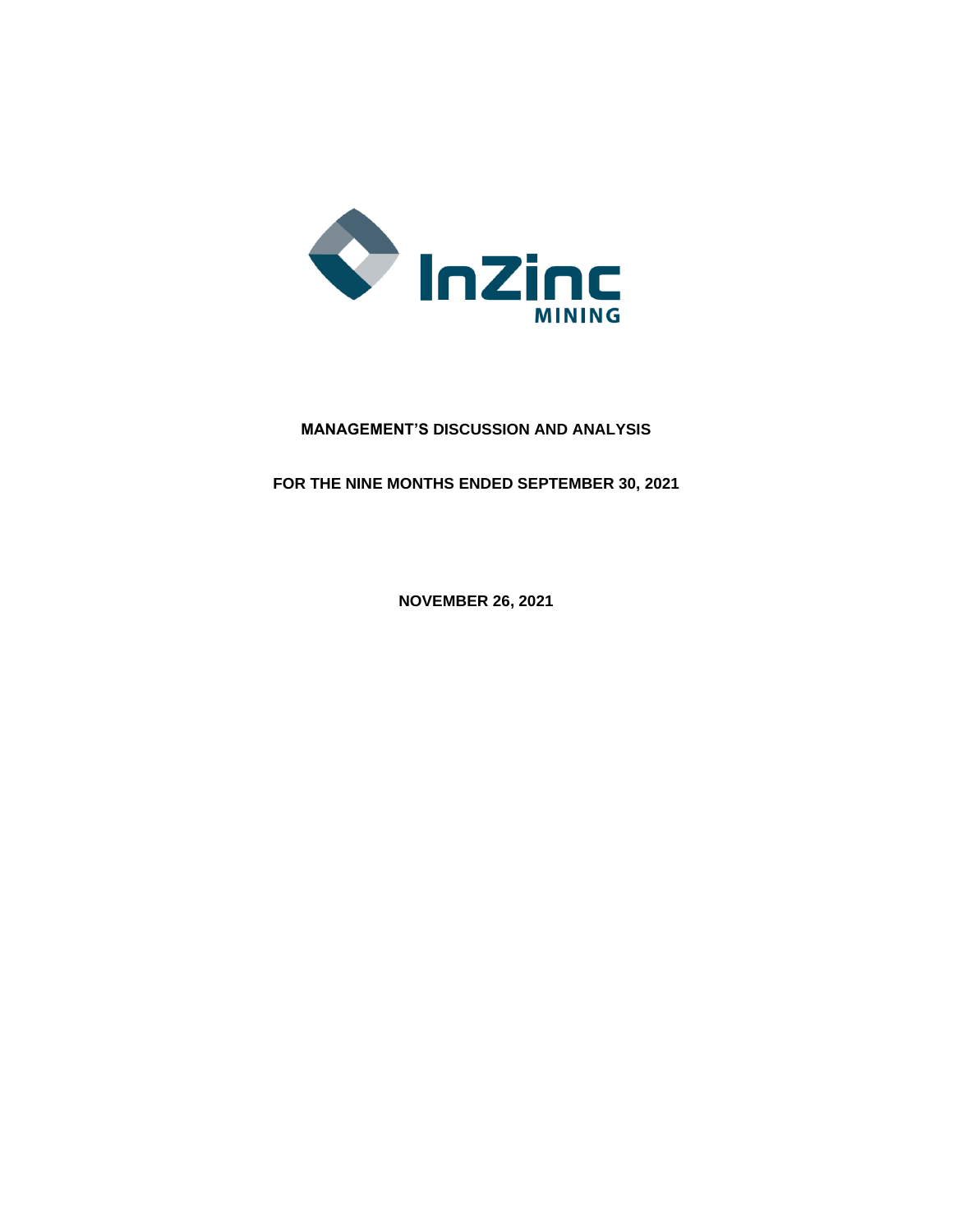### **Description of Management's Discussion and Analysis**

The purpose of this Management's Discussion and Analysis ("MD&A") is to explain management's point of view regarding the past performance and future outlook of InZinc Mining Ltd. (the "Company"). This report also provides information to improve the reader's understanding of the condensed interim consolidated financial statements and related notes for the nine months ended September 30, 2021 as well as important trends and risks affecting the Company's financial performance and should therefore be read in conjunction with the audited consolidated financial statements of the Company for the year ended December 31, 2020. Those financial statements are prepared in accordance with International Financial Reporting Standards ("IFRS") as issued by the International Accounting Standards Board. All amounts in the financial statements and in this MD&A are expressed in Canadian dollars, unless otherwise indicated. The following discussion is dated and current as of November 26, 2021. This MD&A contains forward-looking information and statements which are based on the conclusions of management. The forward-looking information and statements are only made as of the date of this MD&A.

The Company's certifying officers, based on their knowledge, having exercised reasonable diligence, are also responsible to ensure that these filings do not contain any untrue statement of a material fact or omit to state a material fact required to be stated or that is necessary to make a statement not misleading in light of the circumstances under which it was made, with respect to the period covered by these filings, and these financial statements together with the other financial information included in these filings. The Board of Directors approves the financial statements and MD&A and ensures that management has discharged its financial responsibilities. The Board's review is accomplished principally through the Audit Committee, which meets periodically to review all financial reports, prior to filing.

Additional information on the Company is available on SEDAR and at the Company's website, www.inzincmining.com.

#### **Forward-Looking Statements**

Certain disclosures contained in this MD&A may constitute forward-looking information. This is information regarding possible events, conditions or results of operations of the Company that is based upon assumptions about future economic conditions and courses of action which is inherently uncertain. All information other than statements of historical fact may be forward-looking information.

Forward-looking information is subject to a variety of risks and uncertainties which could cause actual events or results to differ from those reflected in the forward-looking statements, including, without limitation, risks and uncertainties relating to the interpretation of drill results and the estimation of mineral resources, the geology, grade and continuity of mineral deposits; the outbreak of an epidemic or a pandemic, including the recent outbreak of the novel coronavirus (COVID-19), or other health crisis and the related global health emergency affecting workforce health and wellbeing; and the possibility that future exploration and development results will not be consistent with the Company's expectations. Some other risks and factors which could cause results to differ materially from those expressed in the forward-looking information contained in this MD&A are described under the heading "Risks and Uncertainties".

Readers are cautioned that any such listings of risks are not, and in fact cannot be, complete. Although the Company has attempted to identify important factors that could cause actual events and results to differ materially from those described in the forward-looking information, there may be other factors that cause events or results to differ from those intended, anticipated or estimated. The Company believes the expectations reflected in the forward-looking information are reasonable but no assurance can be given that these expectations will prove to be correct and readers are cautioned not to place undue reliance on forward-looking information contained in this MD&A.

The forward-looking information contained in this MD&A is provided as of the date hereof and the Company undertakes no obligation to update publicly or revise any forward-looking information, whether as a result of new information, future events or otherwise, except as otherwise required by law. All of the forward-looking information contained in this MD&A is expressly qualified by this cautionary statement.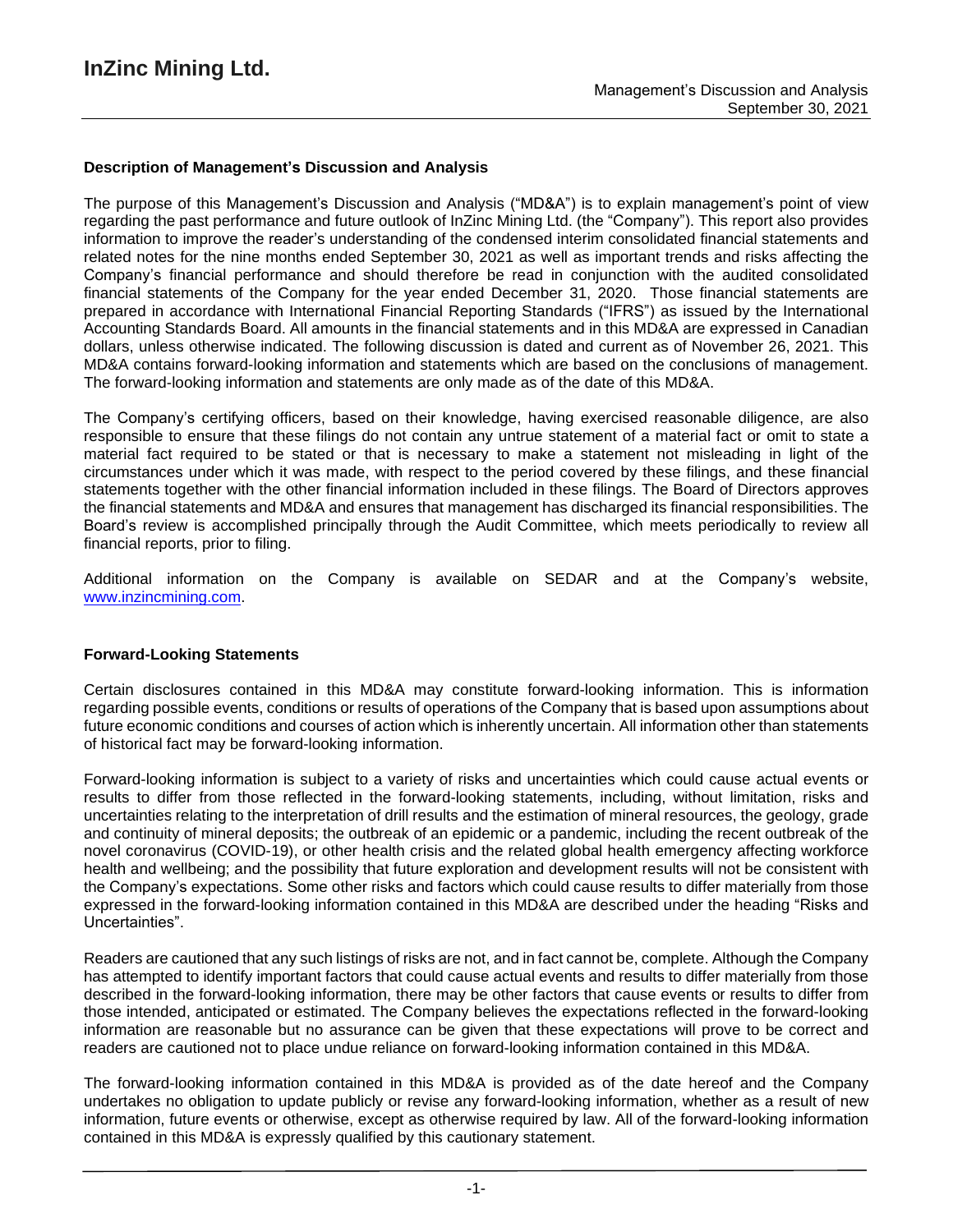## **Description of Business**

The Company is incorporated under the Canada Business Corporations Act and is listed on the TSX Venture Exchange ("TSX-V") under the trading symbol IZN. It was renamed from Lithic Resources Ltd. on February 18, 2014. The principal business of the Company is the acquisition, exploration and development of mineral properties ("exploration and evaluation assets"), either solely or through joint ventures and options.

To date the Company has not generated any revenues.

### **Discussion of Operations**

The Company currently holds two active mineral properties at varying stages of exploration and advancement. The Company's West Desert Zinc Property (100% interest) ("West Desert"), formerly known as the Crypto Zinc Property, is located in western Utah and the early stage Indy Zinc Property (100% option) ("Indy") is located in central British Columbia. Both properties are well located for potential development with proximal access to power, roads and rail infrastructure. In addition to exploring its existing properties, the Company is engaged in a continuing review of other properties and projects for possible acquisition.

In 2014, the Company announced the results of a positive Preliminary Economic Assessment ("PEA") on the Company's West Desert ("WD") deposit located approximately 160 km south west of Salt Lake City, Utah. The PEA, based on conventional bulk underground mining and processing, estimated an after-tax NPV (8%) of US\$258 million and IRR of 23% over a 15-year mine life assuming base case long term metal prices (*US\$; zinc = \$1 /lb, copper =* \$3/lb, iron = \$105/t, indium = \$600/kg, silver = \$21/oz, gold = \$1,300/oz). The 2014 PEA outlined an indicated resource of 13.0 million tonnes grading 2.16% zinc, 0.23% copper, 33 g/t indium and 48% magnetite, plus an inferred resource of 46.0 million tonnes grading 1.76% zinc, 0.22% copper, 24 g/t indium and 48% magnetite. The 2014 PEA highlighted continued exploration as an integral part of further work leading to a Prefeasibility Study at West Desert.

For additional information on the West Desert PEA please refer to the Company's press release dated April 1, 2014 and the Company's report entitled "Technical Report on the West Desert Zinc-Copper-Indium-Magnetite Project, Preliminary Economic Assessment, Juab County, Utah" at [www.inzincmining.com](http://www.inzincmining.com/) or [www.sedar.com.](http://www.sedar.com/)

Indy is located approximately 100 km southeast of the city of Prince George, the major hub for transportation and heavy industry in central BC. The property consists of approximately 12,300 hectares covering a 25 km strike of Cambrian to Mississippian aged sedimentary rock formations prospective for sedimentary hosted zinc deposits.

West Desert and Indy are at the exploration stage and have not generated any revenues. At September 30, 2021, the Company had not yet achieved profitable operations and has a deficit of \$17,068,830 (December 31, 2020 - \$17,171,397).

Since the Company's properties are at the exploration stage, it does not have operations or operating results in the conventional use of the terms. The Company's financial success will ultimately be dependent upon finding economically recoverable mineral reserves, confirmation of its interest in those reserves and its ability to obtain the necessary financing to profitably produce those reserves. Further information on the Company's properties can be found on the Company's website at [www.inzincmining.com.](http://www.inzincmining.com/)

Wayne Hubert, the Company's CEO, has announced he will be stepping down. To ensure a seamless transition, Wayne will continue as CEO and will remain an active board member.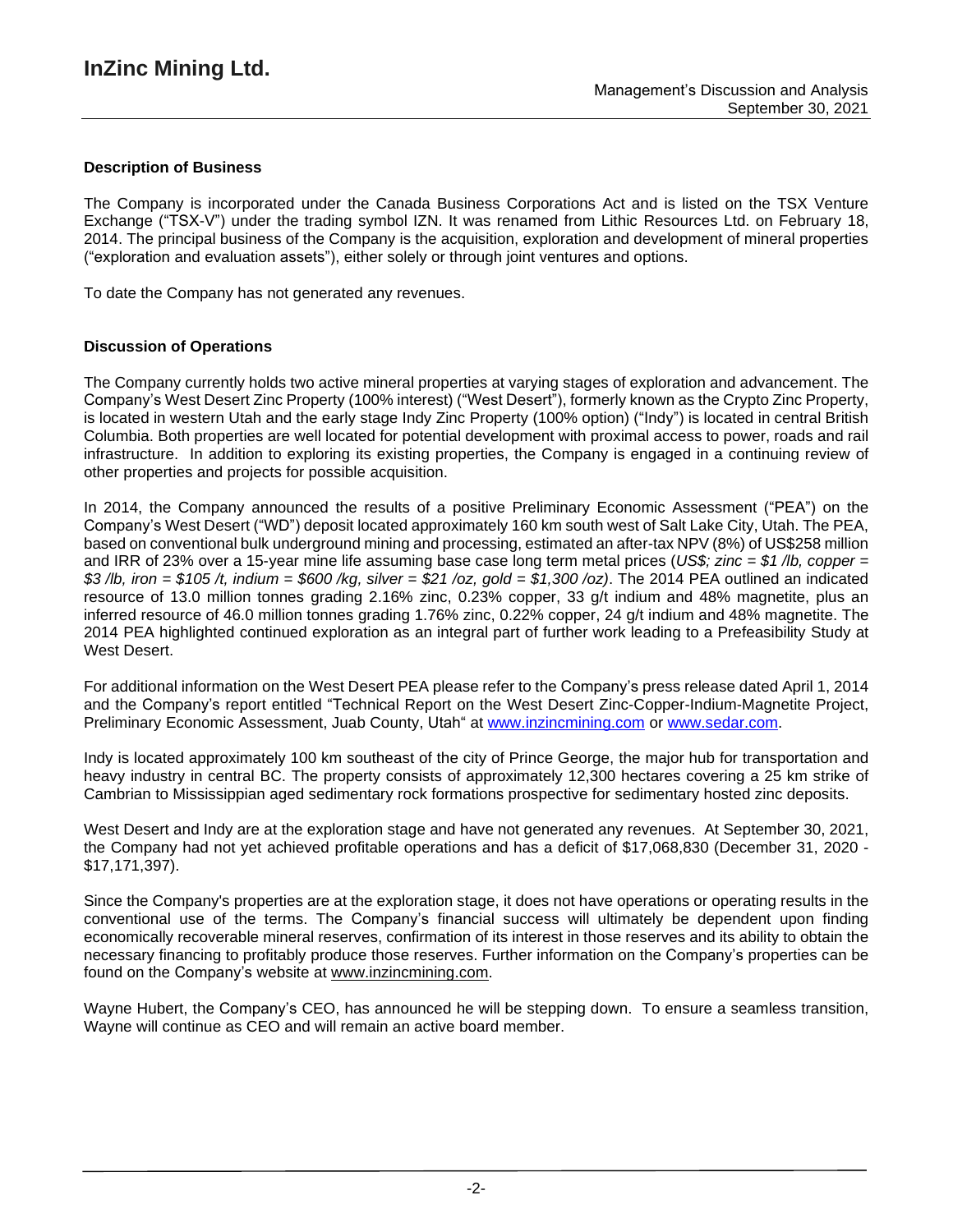## **Mineral Properties**

#### West Desert

West Desert (100%), located in northwestern Utah, is an advanced stage zinc-copper-indium-iron deposit which is open for expansion. A Preliminary Economic Assessment (PEA) completed in 2014 returned positive results and concluded that resource additions, particularly in shallower areas, could further improve the economics of the project. In 2018, drilling discovered new mineralization to the immediate west of the WD deposit including intersections of 15.4 m grading 6.3% Zn, 0.1% Cu, 67 g/t In and 6.8 m grading 16.5% Zn, 0.3% Cu, 60 g/t In, 14 g/t Ag. Additional drilling is required to delineate this important new mineralization.

In May of 2005, the Company signed an agreement to purchase a 100% interest in the Property from EuroZinc Mining Corporation ("EuroZinc") in exchange for 1,500,000 shares and \$25,000 in cash. Certain claims comprising the Property are subject to a 1.5% net smelter returns royalty ("NSR") and a future cash payment (\$1,000,000 upon completion of financing necessary for production) currently held by Osisko Gold Royalties Ltd. (formerly Vaaldiam Mining Ltd). Since the 2005 acquisition from EuroZinc, the Company has acquired, either wholly or in part, several additional claims.

West Desert comprises 4,258 acres and is located about 160 km southwest of Salt Lake City. Early mining activity includes the historic Fish Springs Mining District from which recorded production of 2,700,000 oz of silver occurred from the late 19th century through the mid-1950's. These high-grade silver-lead replacement deposits produced about 20,300 tons grading 128 ounces silver per ton (4,389 gpt) and 44% lead. To the west of these workings, the larger WD deposit was discovered in the 1960's and was originally explored for its iron potential. Drilling campaigns in the 1980's, 1990's and by the Company in 2007 - 2008 subsequently outlined the large zinc resources currently hosted in the WD deposit. The property is crossed by a power-line, is easily accessible by road and has railheads within 90 km.

The WD deposit is a significant carbonate replacement deposit, similar in many respects to the deposits comprising the world class Bingham, Park City and Tintic mining districts located some 130 km to the east. Zinc mineralization at West Desert is concentrated in two contiguous zones, known as the Main and Deep (CRD) Zones hosted in a sequence of Cambrian to Ordovician carbonate rocks cut by a quartz monzonite intrusive of Late Eocene age. The Main zone is generally oxidized to a maximum depth of about 250 m. The general distribution of mineralization on the West Desert property shows zoning similar to that in typical porphyry/CRD systems, with an inner zone of molybdenum-rich mineralization grading outwards through copper and zinc, then lead, silver and manganese with increasing distance from the intrusive.

From 2006 to 2010, the Company completed geophysical surveys, metallurgical studies and over 10,000 m of diamond drilling. In September 2010, the Company completed a PEA of the West Desert project. In 2014, the Company completed a revised PEA of the West Desert project which supersedes all earlier reports.

#### *Highlights of 2014 PEA*

- After-tax NPV (8%) of US\$258 million, IRR of 23% and payback of 3.7 years assuming base case long term metal prices (US\$; zinc = \$1 /b, copper = \$3 /b, iron = \$105 /t, indium = \$600 /kg, silver = \$21 /oz, *gold = \$1,300 /oz)*
- conventional bulk underground mining of sulphide resources
- 2.37 million tonnes per year mined over a 14.8-year mine life
- conventional processing to produce three clean concentrates
- zinc recoveries of 92% into a concentrate grading 55% zinc and containing high levels of indium
- copper recoveries of 74% into a concentrate grading 29% copper with payable levels of silver and gold
- average annual production of 107.9 million lbs zinc, 9.9 million lbs copper and 1.0 million tonnes iron concentrate (magnetite)
- initial and life-of-mine capex of US\$247.4 million and US\$388.9 million, respectively
- good potential for resource expansion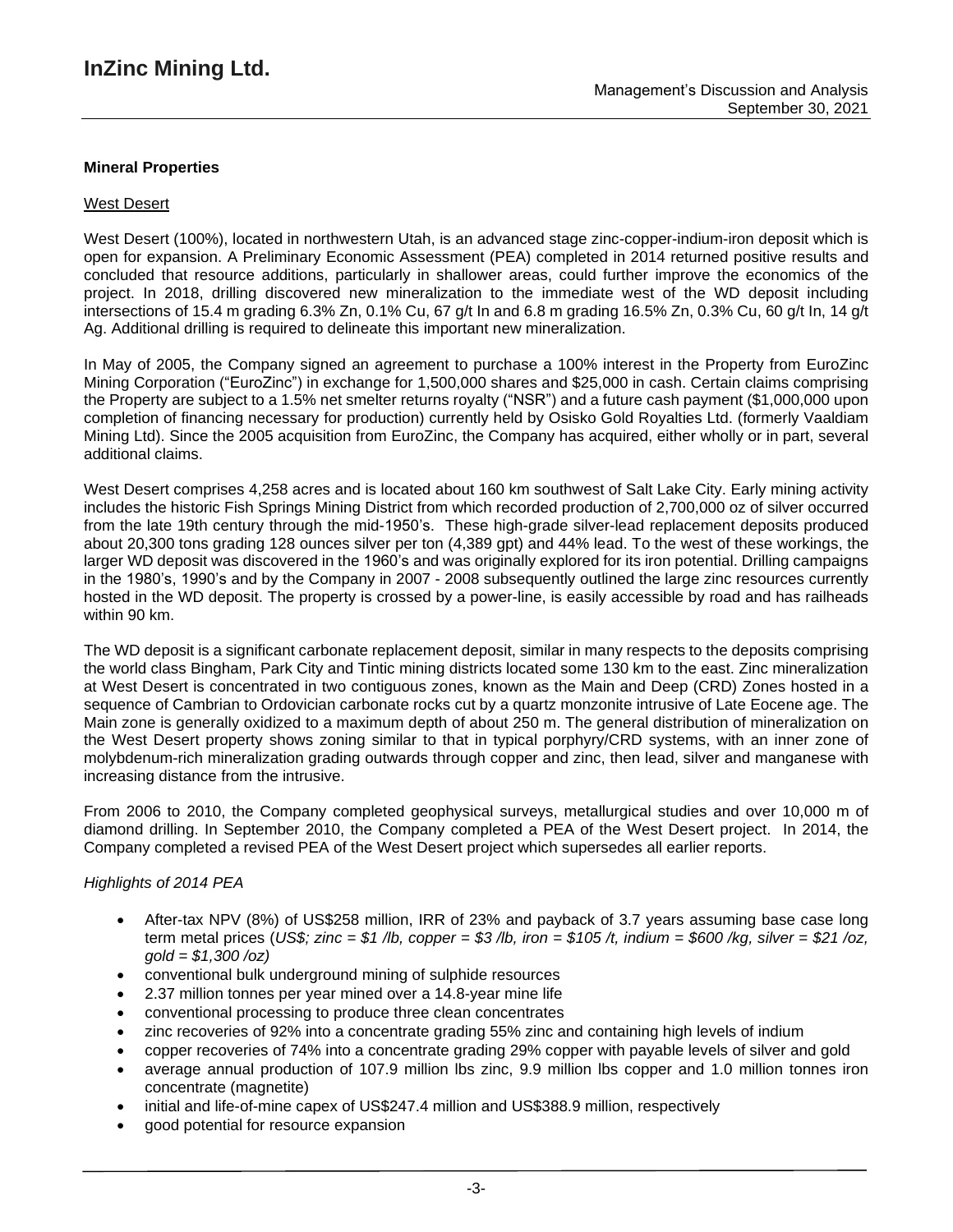### West Desert (cont'd…)

For additional information on the West Desert PEA please refer to the Company's press release dated April 1, 2014 and the Company's report entitled "Technical Report on the West Desert Zinc-Copper-Indium-Magnetite Project, Preliminary Economic Assessment, Juab County, Utah" at [www.inzincmining.com](http://www.inzincmining.com/) or [www.sedar.com.](http://www.sedar.com/)

Note: The PEA is considered preliminary in nature. It includes Inferred mineral resources that are considered too *speculative to have the economic considerations applied that would enable classification as mineral reserves. There* is no certainty that the conclusions within the PEA will be realized. Mineral resources that are not mineral reserves *do not have demonstrated economic viability.*

### *2018 Programs*

In April 2018, the Company commenced diamond drilling. Geophysical surveys, completed in January 2018, supported target selection and corresponding drill hole locations over the exploration area.

On June 6, 2018 and August 27, 2018, the Company reported results of the drill program. The Company completed five deep holes totaling 3,279 m which focused on exploration and expansion of the large zinc resources outlined in the West Desert PEA.

### *Highlights of the 2018 Drill Program*

- Drill hole WD18-01, drilled west of the existing deposit, intersected a thick interval of 15.4 m of 6.3% Zn, 0.1% Cu and 67 g/t In at 340 m below surface and approximately 60 m west of the known boundary of the existing sulphide resources.
- WD18-05, drilled below WD18-01, intersected shallow, high grade sulphide mineralization over 6.8 m averaging 16.5% Zn, 0.3% Cu, 60 g/t In and 14 g/t Ag at a downhole depth of 142 m. The hole was drilled to the west of existing sulphide resources.
- WD18-02, drilled to the east of the existing resources and 400 m to the east of WD18-01, intersected multiple, narrow high grade zones including 1.5 m of 11.6% Zn, 0.1% Cu, 4 g/t In and 53 g/t Ag and established the eastward expansion potential of the CRD (Deep) zone by 175 m to the east.
- WD18-03, drilled 1.27 km to the east of WD18-01, intersected high grade silver mineralization 320 m beneath the historic Utah silver mine with a narrow intercept of 0.3 m of 1,402 g/t Ag, 1.2 g/t Au and 44.5% Pb.
- WD18-04, drilled 120 m to the west of WD18-01, intersected 1.8 m of 8.6% Zn and 339  $\alpha/t$  In at 206.7 m downhole in a thick oxidized interval suggestive of deeper sulphide mineralization below.

The Company has received the necessary permits to complete an additional phase of drilling which is designed target the thicker higher grade western expansion potential discovered in the 2018 program.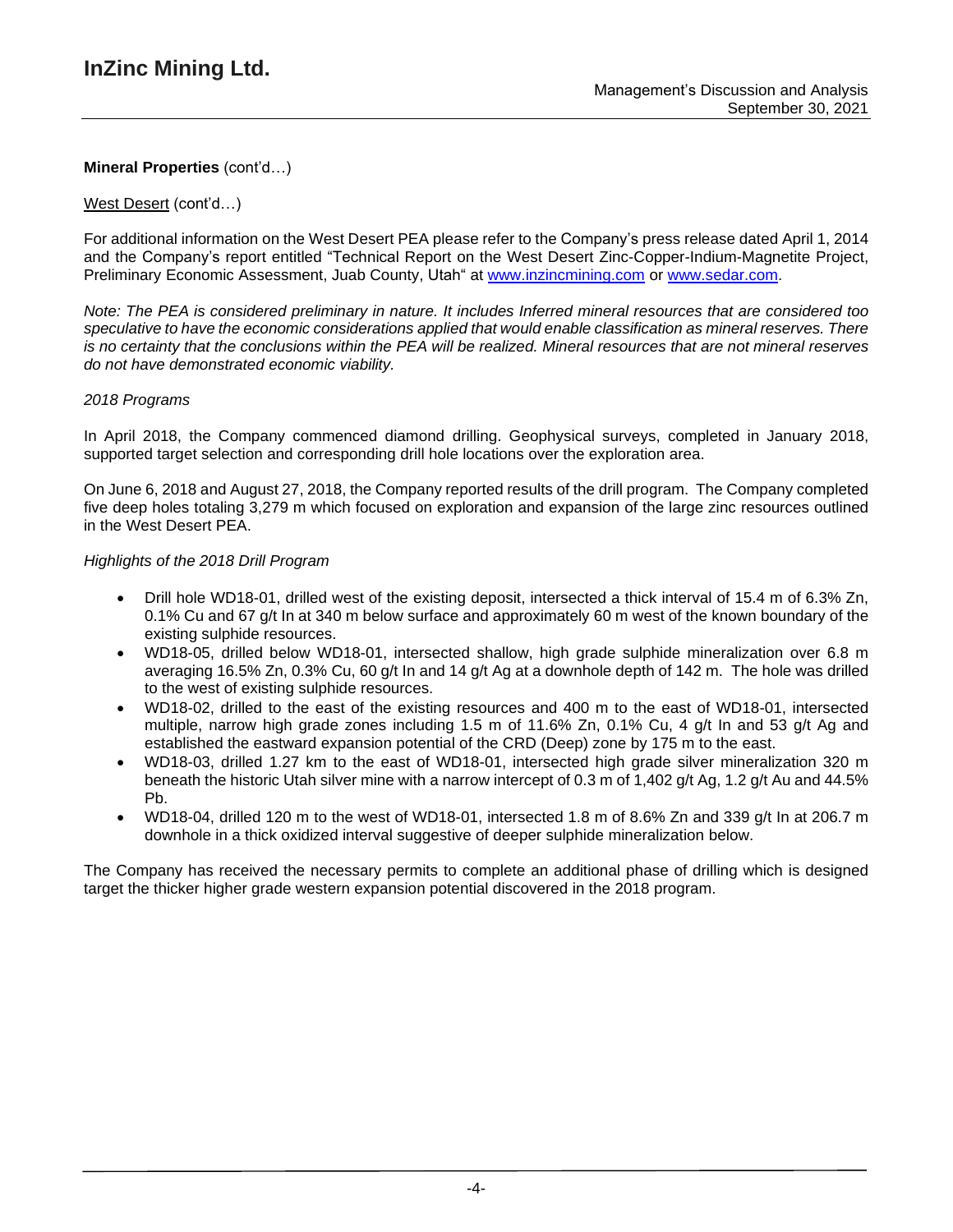### West Desert (cont'd…)

On April 16, 2021, the Company announced it entered into an option agreement (the "Original Agreement") with American West Metals Limited ("American West"), a private Australian company, pursuant to which the Company granted an option ("Option"), subject to an indium royalty in favour of the Company, to earn a 100% interest in West Desert. To earn its interest, America West is required to pay USD \$500,000 on the effective date of June 1 ,2021 (the "Effective Date") (received); pay \$1,000,000 within 30 days of American West listing its shares on the Australian Securities Exchange ("ASX") or 12 months after the Effective Date, whichever is earlier; pay USD \$1,500,000 upon the announcement by American West to the ASX of a completed Prefeasibility Study for West Desert or 24 months after the Effective Date, whichever is earlier; and issue \$2,500,000 by way of shares of American West ranking equally with the shares of American West issued under their initial public offering ("IPO") (the "Consideration Shares") of American West. If American West has not listed on the ASX within 12 months of the Effective Date, the Company may elect to receive \$1,250,000 in cash from American West in lieu of Consideration Shares. If American West has not completed the IPO on the ASX within 24 months of the Effective Date, the Company may elect to receive \$2,500,000 in cash in lieu of Consideration Shares.

Upon American West having paid the cash payments above and either having delivered the Consideration Shares or having paid the applicable cash payment in lieu of delivering Consideration Shares, American West may exercise the Option and acquire West Desert. The Company will receive 50% of the revenue from the sale of indium mined from West Desert determined on a NSR basis in accordance with generally accepted industry practice. American West will have the right to reduce the NSR to 25% by paying the Company USD \$5,000,000 in cash at any time prior to the first sale of indium from the project.

During the Option period, American West will be the operator of West Desert. If payments referred to above are not paid when due and American West does not rectify the failure within 45 days, the Company has the right to terminate the Original Agreement and American West shall surrender West Desert promptly to the Company.

On September 27, 2021, the Company announced an amendment to the Original Agreement ("Amendment Agreement") with American West to accelerate the Option terms from the Original Agreement. The revised option terms in the Amendment Agreement will result in payments to InZinc of:

- 1. USD \$125,000 in cash upon signing of the Amendment Agreement (received); and
- Upon American West completing the listing of its shares on the ASX through their IPO
- 2. (a) \$1,000,000 in cash (unchanged from Original Agreement);
	- (b) USD \$1,225,000 in cash, (previously USD \$1,500,000); and
		- (c) 13,385,000 in shares of American West, (previously \$2,500,000 by way of shares of America West).

Under the terms of the Amendment Agreement, American West will also accelerate the reimbursement to the Company of approximately USD \$96,577, being the amount of the reclamation bond currently posted by InZinc with respect to the West Desert Project.

In addition, under the terms of the Amendment Agreement, if, on or before June 1, 2022 (or such later date as the parties may agree to in writing), American West does not receive applications pursuant to the IPO for the issue of not less than 85,000,000 shares of American West at an issue price of AUD \$0.20 per share for minimum proceeds of AUD \$17,000,000; or ASX conditional approval to admit its securities to the official list of the ASX, the Amendment Agreement will be of no force and effect and the terms of the Original Agreement will be restored.

The Company announced a further amendment to the Option ("Second Amendment Agreement") on October 27, 2021. Under the terms of the Second Amendment Agreement, if, on or before June 1, 2022 (or such later date as the parties may agree to in writing), American West does not receive applications pursuant to the IPO for the issue of not less than 55,000,000 shares of American West at an issue price of AUD \$0.20 per share for minimum proceeds of AUD \$11,000,000; or ASX conditional approval to admit its securities to the official list of the ASX, the Amendment Agreement will be of no force and effect and the terms of the Original Agreement will be restored.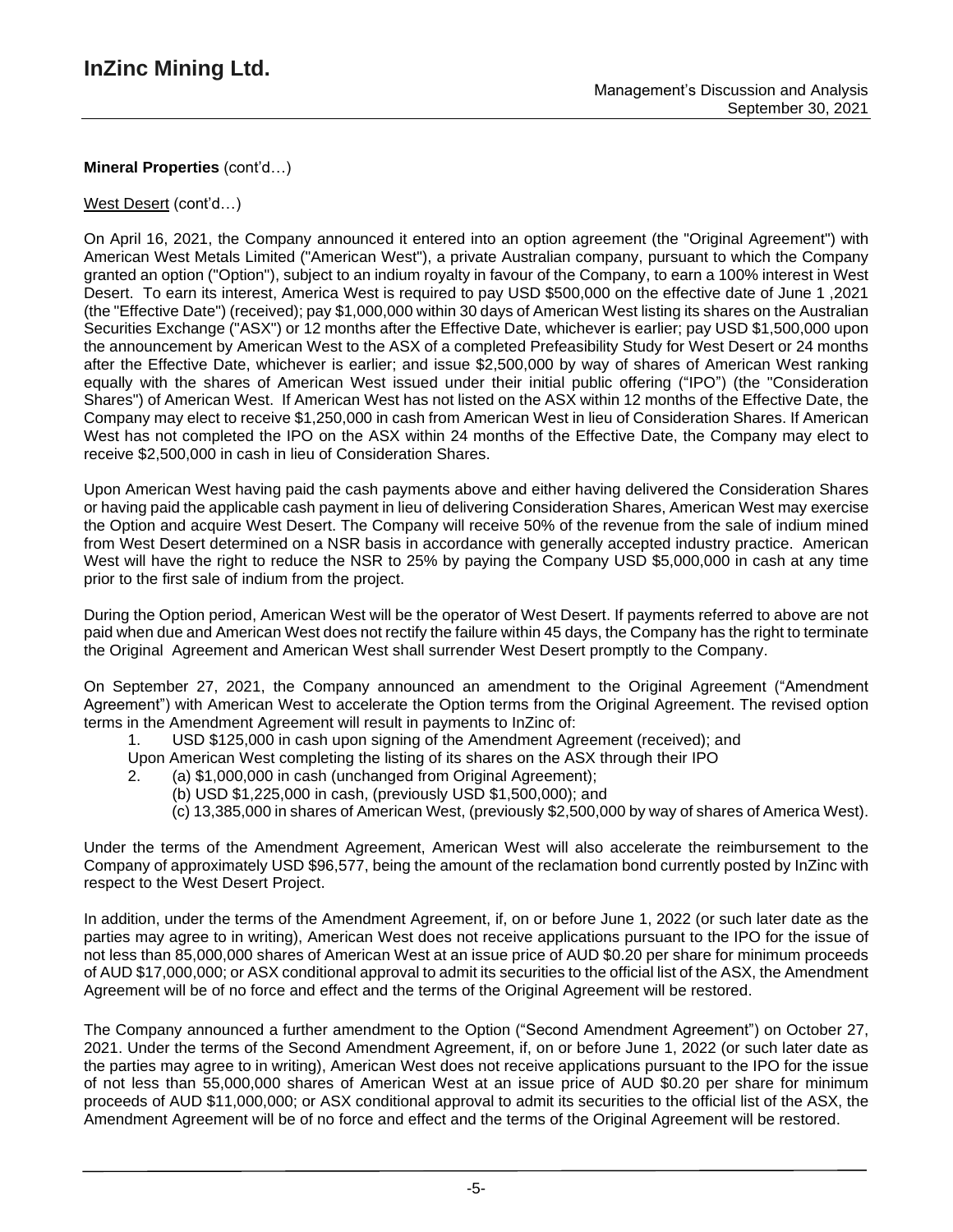#### West Desert (cont'd…)

This revision to the Amendment Agreement does not affect the amount of cash or shares due to the Company or the timing of such payments. An amendment to the total number of shares issued by American West in its IPO is the only revision to the Amendment Agreement and all other terms remain in full force and effect.

### *2021 Expenditure Requirements*

A total of US\$32,670 was paid in 2021 to keep the claims and leases comprising West Desert in good standing; the Company was reimbursed by American West for the payment.

**Indy** 

The Indy exploration project, located in central British Columbia, covers a 25 km strike length (12,300 Ha) of Cambrian to Mississippian aged sedimentary rocks with district scale discovery potential for Sedimentary Exhalative (Sedex) type deposits. Sedex deposits are rare, formed in clusters and only in certain sequences of sedimentary rocks in specific geologic periods. They represent some of the largest known zinc deposits in the world. In western North America, the best located Sedex deposits have now been depleted.

In 2018, an initial drill program discovered Sedex-type mineralization at one of four large areas of strongly anomalous soil geochemistry on the project. To further evaluate this expansive property and prioritize the numerous areas of interest, the Company has completed extensive soil geochemical sampling and mapping programs. Over 8.2 km of un-tested multi-element soil geochemical anomalies and associated pathfinder elements indicative of Sedex-type deposits and related mineralization are now defined.

Indy is located approximately 90 km southeast of the city of Prince George, British Columbia. The property is 85 km south of the CNR transcontinental railway and 65 km south of the Yellowhead highway at moderate elevations ranging from 950 m to 1300 m. The property is accessed by well-maintained Forest Service roads.

On October 17, 2016, subsequently amended April 2, 2020, the Company entered into an option agreement to acquire a 100% interest in Indy from Pac Shield Resources Inc. ("PSR"), a private British Columbia company. Pursuant to the agreement with PSR, the Company has the option to earn a 100% interest over a five year period by making staged cash payments totaling \$315,000 (\$140,000 paid to date), issuing an aggregate of 2,400,000 shares (1,500,000 issued to date) and completing work commitments of \$2,600,000 (first, second, third, and fourth year work commitments totalling \$950,000 have been completed). In addition, a \$500,000 cash payment and the issuance of 500,000 shares of the Company will be made to PSR if the Company files a technical report establishing a 500,000,000 pound zinc resource on the property. A further \$500,000 cash payment will be made to PSR should the Company file a technical report establishing a 750,000,000 pound zinc resource on the property. The property is subject to a 1.0% NSR held by PSR (the "PSR NSR") and a 1.5% NSR held by Kerry Curtis, a director, Chairman of the Board and former interim Chief Executive Officer of the Company, and a director and the controlling shareholder of PSR. On exercise of the option and prior to completion of a feasibility study on the property, the Company has the right to purchase the PSR NSR for \$1,500,000.

## *Previous Activity*

Kennco staked the area in 1981 and between 1980 and 1982 located several zinc-lead-silver geochemical anomalies over a 6.5 km trend. Four short diamond drill holes on two selected geochemical targets were completed.

In 1988, Cominco optioned the property from Kennco and completed soil geochemistry programs outlining a fourth anomaly on the property. Five shallow, wide-spaced diamond drill holes drilled by Cominco in 1989 targeted a portion of a high contrast soil anomaly (Anomaly B). All five holes intersected mineralization at estimated vertical depths less than 100 m over a 450 m long trend. Drill intersections ranged from 1.5 m to 19.7 m, grading from 1.9% to 8.9% zinc, 1.0 g/t to 55.6 g/t silver and 0.04% to 2.4% lead. True widths of these intersections are not known and in some cases core recoveries were less than 50%.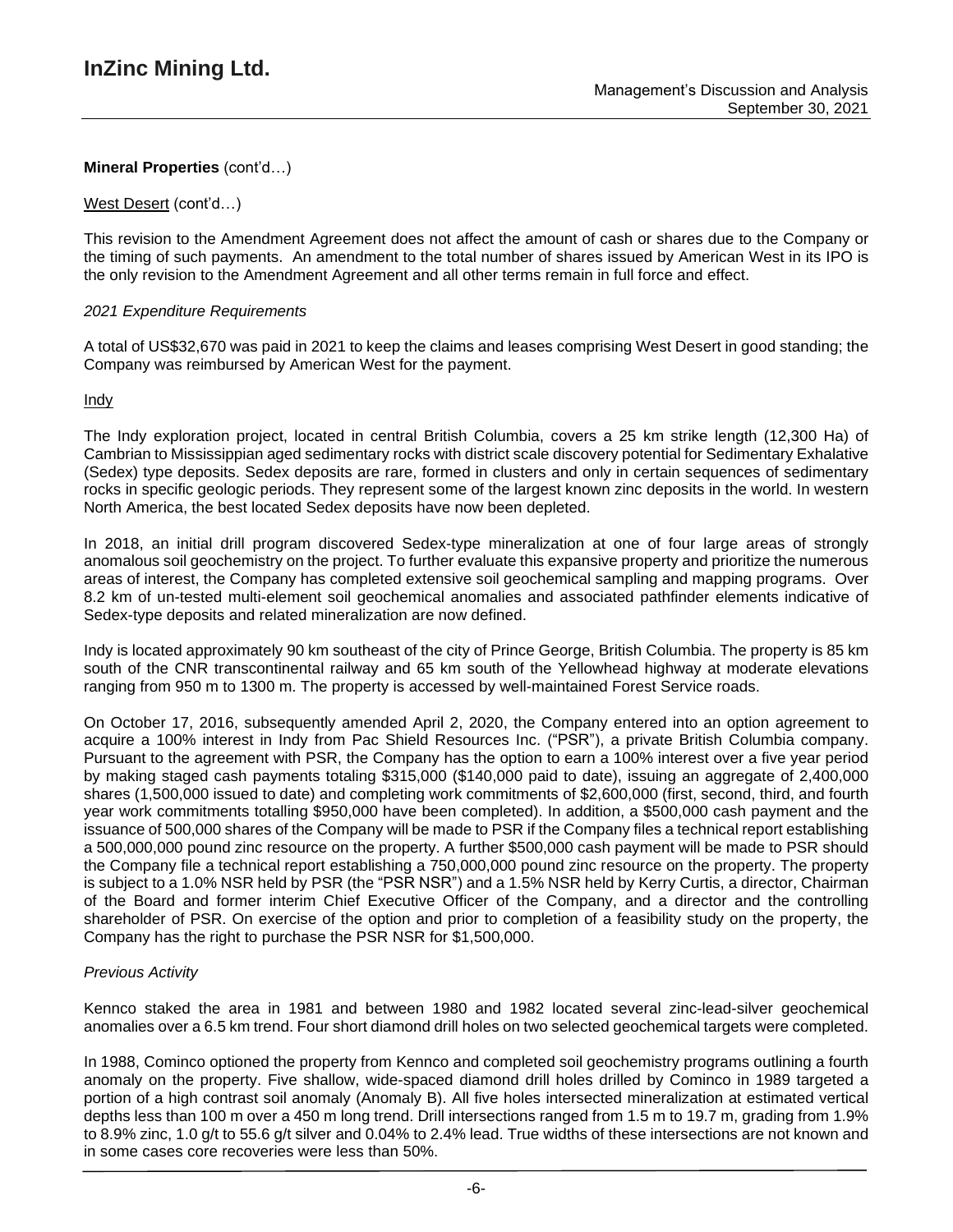Indy (cont'd…)

*Previous Activity* (cont'd…)

Cominco returned the property to Kennco post 1991, after which only minor activities are recorded.

### *InZinc Programs*

In 2017, the Company completed initial soil geochemical surveys, geological mapping and prospecting in the Anomaly B and C areas.

Additional geochemical surveys were completed in mid-August 2018, prior to an initial diamond drill program (1270 m in eleven drill holes) which was completed in September 2018. The program focused on testing anomalous soil geochemistry with shallow drill holes located in the southern portion of Anomaly B.

In November 2018, the company announced the discovery of shallow, high grade zinc sulphide mineralization in drill hole IB18-009 at the B-9 zone. Significant drill intersections from the 2018 drill program include:

### **B-9 Zone 2018 Drilling – Selected Highlights**

- 12.33% Zn, 2.98% Pb, 24.46 g/t Ag over 6.29 m at 60 m below surface in hole IB18-009
- 5.76% Zn, 0.48% Pb, 3.41 g/t Ag over 6.73 m at 56 m below surface in hole IB18-008
- 4.49% Zn, 1.13% Pb, 7.32 g/t Ag over 4.28 m at 27 m below surface and
- 2.24% Zn, 0.83% Pb, 5.23 g/t Ag over 5.38 m at 33 m below surface and
- 3.50% Zn, 0.66% Pb, 4.59 g/t Ag over 4.57 m at 37 m below surface in Hole IB18-002
- 9.26% Zn, 2.43% Pb, 17.98 g/t Ag over 3.05 m at 23 m below surface in hole IB18-003\*
- 3.88% Zn, 1.34% Pb, 8.90 g/t Ag over 3.99 m at 29 m below surface in hole IB18-006

Note: Drilled intersections are apparent width only. The intersections in IB18-002 are separated by lost core/no recovery. \*Low core *recoveries.*

The potential extension of the mineralization intersected at the B-9 Zone is supported by multiple, untested, highcontrast soil geochemical trends which extend to the west, north and south of the area currently drilled. Depth potential of the B-9 mineralization also remains to be tested.

In late 2018, the Company increased its claim holdings to encompass an additional zinc-in-soil geochemical anomaly, called the Action anomaly. The Action anomaly was discovered by Noranda Exploration in 1989, returning high contrast zinc-in-soil geochemical samples over a trend of 800 m.

#### *2019 Programs*

From mid-June until late-August, extensive soil geochemical surveys (1,194 soils) to further outline, extend and prioritize the various anomalies were completed. Additional work included mapping and prospecting programs on priority targets. The results of these programs were announced in late September 2019. Highlights included the definition of a large new Sedex-type target called the Delta Horizon. The new target is located 5 km northwest of the B-9 Zone.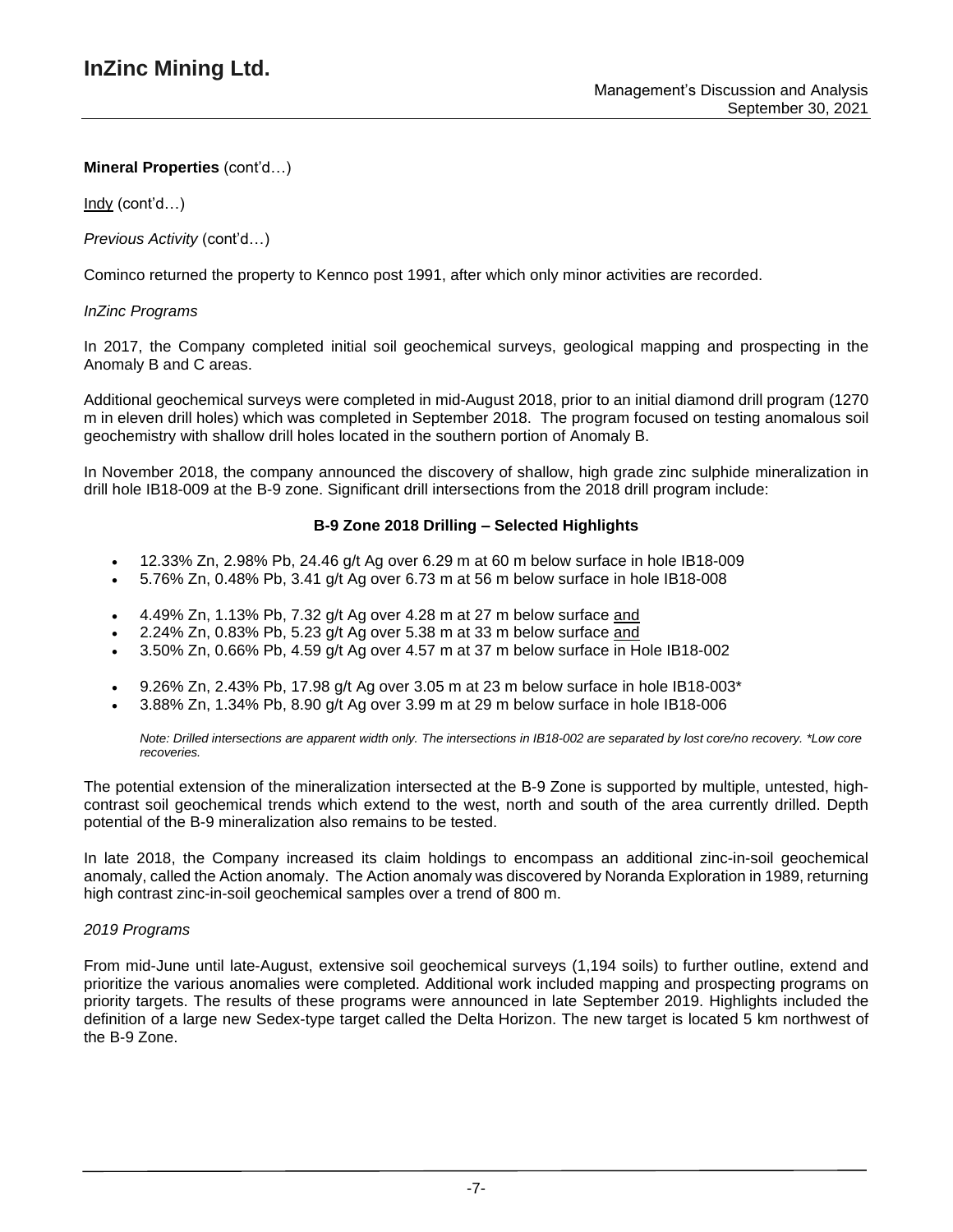Indy (cont'd…)

*InZinc Programs* (cont'd…)

# *2019 Program Summary - Large Exploration Targets*

- **Delta Horizon:** 659 B-horizon soil samples outline a 1.5 km long high contrast, multi-element geochemical anomaly defined by distinctive Sedex pathfinder elements and rock exposures.
- **Anomaly B:** 379 soil samples extended and defined the geochemical trends associated with the 2018 Sedex discovery area (B-9 Zone). Multiple, parallel Sedex style trends are now defined with an aggregate length of 2 km of which 90% remains untested by drilling.
- **Anomaly C:** expanded the high contrast, untested geochemical anomaly to a 750 m length.
- **Action Zone Reconnaissance:** 750 m length high contrast geochemical anomaly, untested and open for expansion.

The 2019 program identified the distinctive geochemical signatures associated with Sedex deposits, in several potentially stacked horizons over the 7 km long main trend. The aggregate length of geochemical targets on the project now exceeds 5 km.

## *2021 Programs*

The summer 2021 program continued to expand soil geochemical sampling (1419 samples) in the northeastern portion of the 7 km long main trend. In September 2021, the Company announced the discovery of the Echo target – a 1.9 km long, continuous, multi-element (Zn, Pb, Ba) soil anomaly located 1 km east of the Delta Horizon target. In addition, two large and discrete areas, named Hat and Fox, containing soils enriched in silver (2 to 24.8 ppm) were discovered in the area between the Delta and Echo targets. At the conclusion of this program, a total of 8.2 km of high-quality, base and precious metal targets were defined at Indy. In conjunction with third parties, road access to Anomaly B was completed. The coordinated program included a semi-permanent bridge span, three stream crossings and significant upgrades to existing roads to allow industrial scale traffic. InZinc was responsible for the installation of one of the stream crossings.

A follow-up program in October 2021 focused on additional soil sampling in the Anomaly B area, preliminary rock sampling and establishing drill trail access to the Delta Horizon area. Analytical results from these programs are pending.

Exploration activities are permitted and monitored under a Multi-Year Access Bond ("MYAB") with the Government of British Columbia. Exploration expenditures are eligible for the BC Mineral Exploration Tax Credit ("BCMETC"). The Company has received \$314,976 for the BCMETC claims for 2017 – 2019. The BCMETC claim for 2020 is currently being processed.

## *2021 Expenditure Requirements*

Under the terms of the Indy option agreement, additional property expenditures of \$350,000 are required on or before January 29, 2021. These requirements have been met.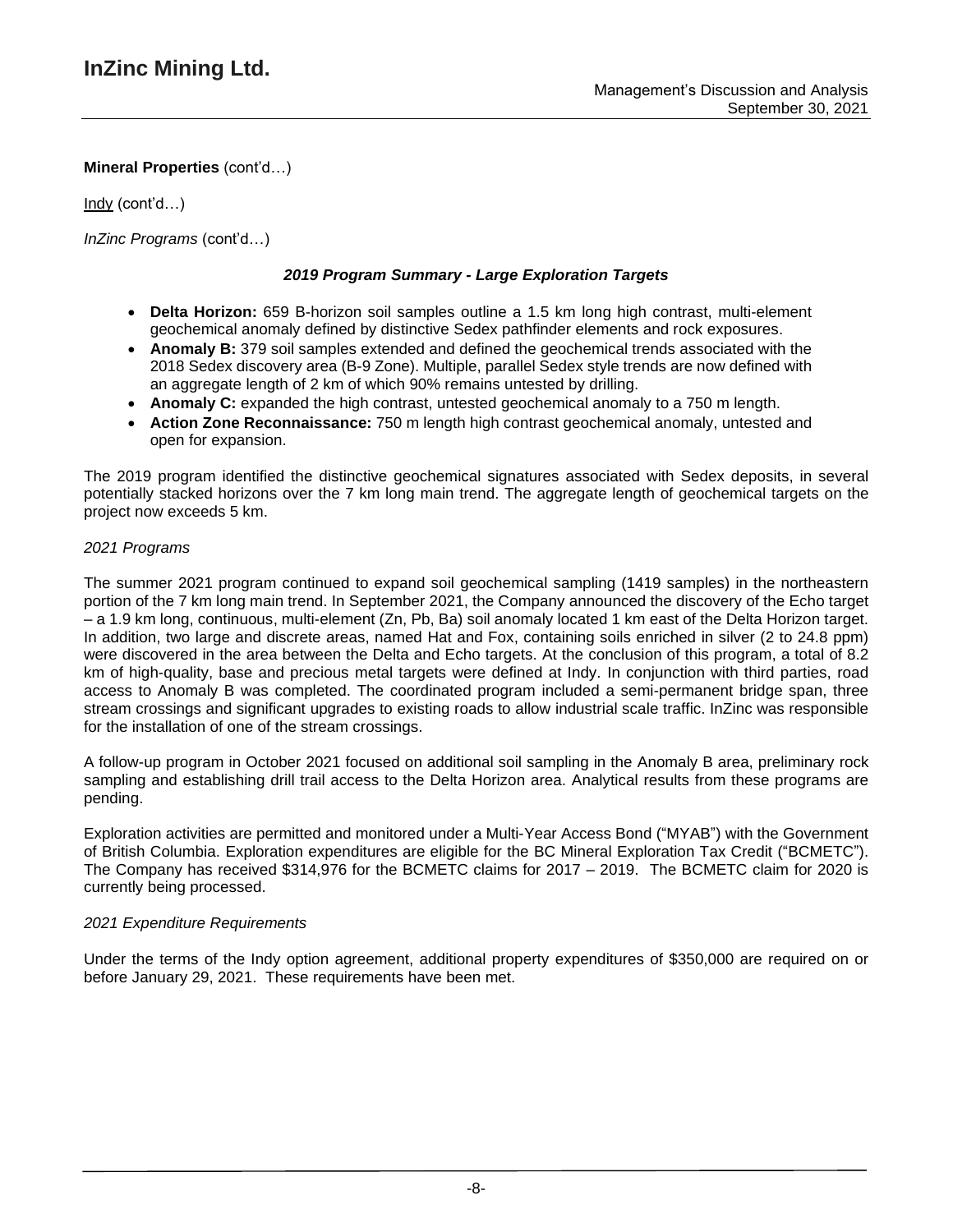## **Summary of Exploration and Evaluation Assets and Activities**

Exploration and evaluation asset summary

Exploration and evaluation asset acquisition costs for the nine months ended September 30, 2021 are as follows:

|                            | <b>West Desert</b> |   | Indy    |    | <b>Total</b> |
|----------------------------|--------------------|---|---------|----|--------------|
| Balance, December 31, 2020 | \$<br>394,127      | S | 218,763 | \$ | 612,890      |
| Additions during the year: |                    |   |         |    |              |
| Cash payments              | -                  |   | 35,000  |    | 35,000       |
| Shares issued              | ۰                  |   | 18,000  |    | 18,000       |
| Staking                    | ۰                  |   | 1,582   |    | 1,582        |
|                            |                    |   | 54,582  |    | 54,582       |
| Option payment received    | (394,127)          |   |         |    | (394,127)    |
|                            |                    |   |         |    |              |
| Total, September 30, 2021  | ዩ                  | S | 273,345 | S  | 273,345      |

## Exploration and evaluation expenditures

Exploration and evaluation expenditures for the nine months ended September 30, 2021 are as follows:

|                           | <b>West Desert</b> | <b>Indy</b>  | <b>Total</b>  |
|---------------------------|--------------------|--------------|---------------|
| Air support               | \$<br>۰            | \$<br>42,464 | \$<br>42,464  |
| Analytical                | ۰                  | 22,940       | 22,940        |
| Claims maintenance        | 633                | 500          | 1,133         |
| Communication             | ۰                  | 670          | 670           |
| <b>Drilling</b>           | ۰                  | 45,798       | 45,798        |
| Equipment and supplies    | 2,068              | 11.719       | 13,787        |
| Geochemistry              | ۰                  | 2,981        | 2,981         |
| Personnel                 | ۰                  | 79.988       | 79,988        |
| Room and board            | 452                | 24,126       | 24,578        |
| Total, September 30, 2021 | \$<br>3,153        | 231,186      | \$<br>234,339 |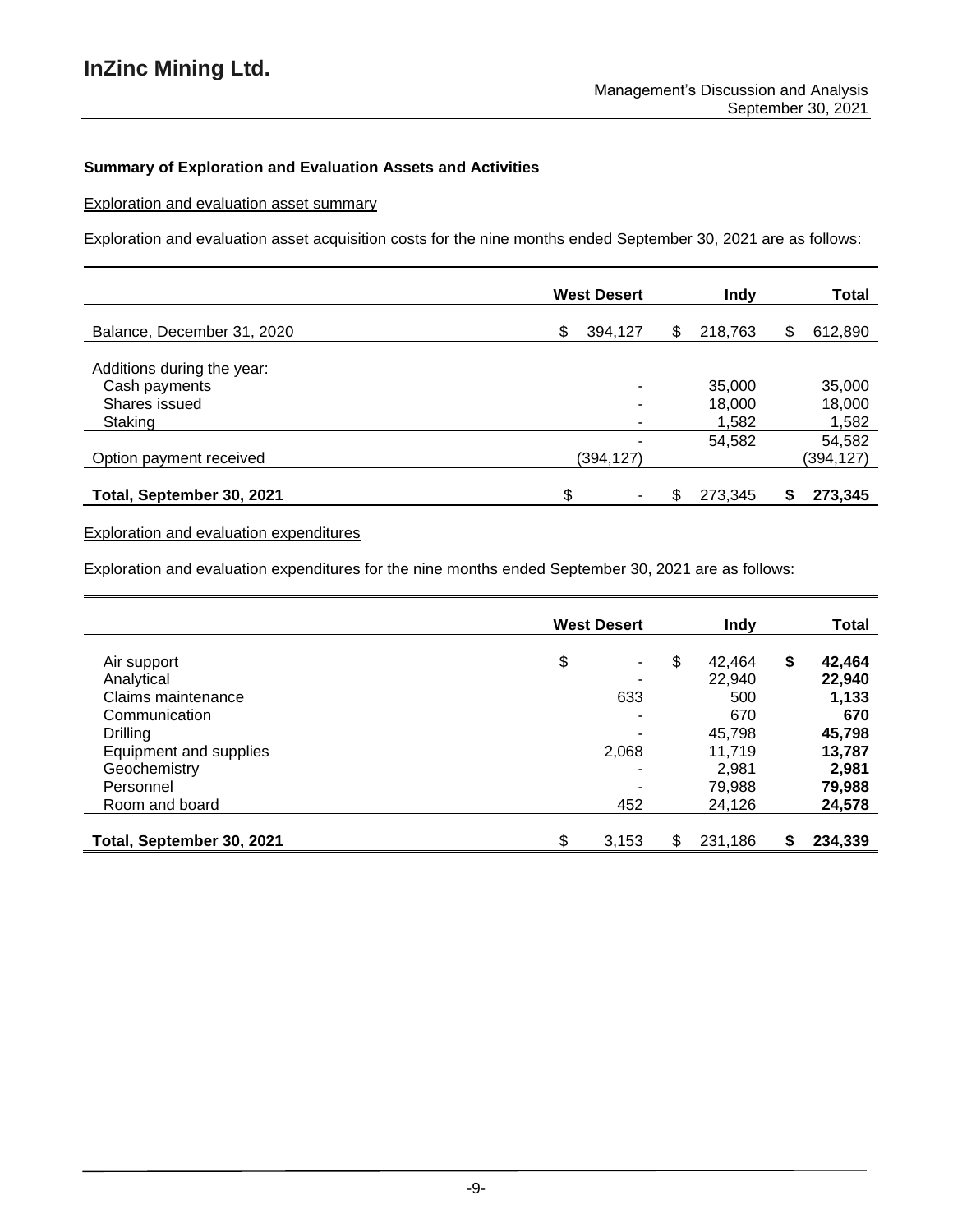# **Selected Quarterly Information**

| <b>Quarter Ended</b>   | Revenue   | Net income (loss) and<br>comprehensive income (loss) | Net income (loss)<br>per share (1) |              |
|------------------------|-----------|------------------------------------------------------|------------------------------------|--------------|
| September 30, 2021     | \$<br>Nil |                                                      | (98, 659)                          | \$<br>(0.00) |
| June 30, 2021          | \$<br>Nil | \$                                                   | (41, 270)                          | \$<br>(0.00) |
| March 31, 2021         | \$<br>Nil | \$                                                   | (29, 292)                          | \$<br>(0.00) |
| December 31, 2020      | \$<br>Nil |                                                      | 15,723                             | \$<br>(0.00) |
| September 30, 2020     | \$<br>Nil | \$                                                   | (129,826)                          | \$<br>(0.00) |
| June 30, 2020          | \$<br>Nil | \$                                                   | (66, 724)                          | \$<br>(0.00) |
| March 31, 2020         | \$<br>Nil | \$                                                   | (21, 274)                          | \$<br>(0.00) |
| December 31, 2019<br>. | \$<br>Nil |                                                      | 112,577                            | \$<br>0.00   |

*(1)* basic and diluted

The loss and comprehensive loss for the Company varies from quarter to quarter, depending mainly on the amount of exploration activities, communication and investor relations activities, professional fees, and whether stock options were granted.

## **Current Quarter**

The loss and comprehensive loss for the three months ended September 30, 2021 was \$98,659 or \$0.00 per share compared with loss and comprehensive loss of \$129,826 or \$0.00 per share during the same quarter of 2020. The following discussion should be read in conjunction with the accompanying Financial Statements and related notes for the period.

The table below explains the significant changes in expenditures for the three months ended September 30, 2021 compared with September 30, 2020.

| <b>Expense</b>                              | <b>Change in Expense</b> | <b>Explanation for Change</b>                                                                                                                                                                                            |
|---------------------------------------------|--------------------------|--------------------------------------------------------------------------------------------------------------------------------------------------------------------------------------------------------------------------|
| Exploration and evaluation<br>expenditures  | Increase of \$162,468    | The increase is primarily due to work done on Indy.                                                                                                                                                                      |
| Gain on exploration and<br>evaluation asset | Increase of \$192,813    | This amount includes USD \$125,000 received from<br>America West agreement as a result of signing an<br>amendment to the Option agreement. The prior period<br>consisted of a write-off of \$35,066 for the PX property. |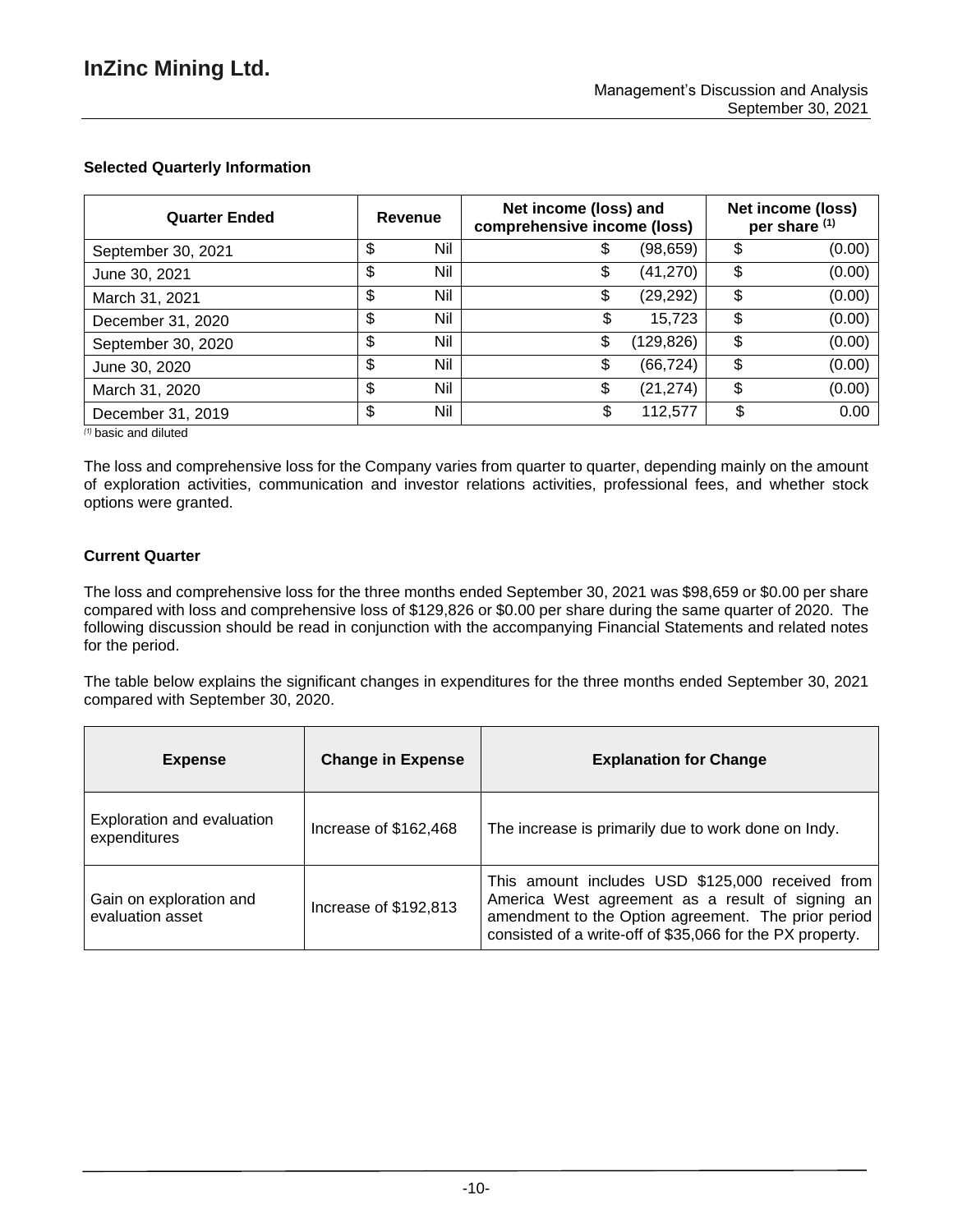#### **Results of Operations**

The loss and comprehensive loss for the nine months ended September 30, 2021 was \$169,220 or \$0.00 per share compared with a loss of \$217,784 or \$0.00 per share during the same period of 2020. The following discussion should be read in conjunction with the accompanying condensed interim consolidated financial statements and related notes for the period.

The table below explains the significant changes in expenditures, not described above, for the nine months ended September 30, 2021 compared with September 30, 2020.

| <b>Expense</b>                              | <b>Change in Expense</b> | <b>Explanation for Change</b>                                                                                                                                                                                 |
|---------------------------------------------|--------------------------|---------------------------------------------------------------------------------------------------------------------------------------------------------------------------------------------------------------|
| Professional fees                           | Increase of \$91,425     | The increase resulted from legal fees incurred on the<br>Option agreement with America West.                                                                                                                  |
| Share-based compensation                    | Increase of \$69,324     | There were more incentive share options granted and<br>that vested during the current period as compared to the<br>prior period.                                                                              |
| Gain on exploration and<br>evaluation asset | Increase of \$401,754    | This amount consists of the balance of the option<br>payment received on the America West agreement, after<br>reducing the property value to nil and a payment for<br>amending the original option agreement. |

## **Related Party Transactions**

The Company entered into the following transactions with related parties during the nine months ended September 30, 2021:

Summary of key management personnel compensation:

|                                                                                                                                                                                                                                                           | For the nine<br>months ended<br>September 30,<br>2021 |                                                         | For the nine<br>months ended<br>September 30,<br>2020 |                                                  |
|-----------------------------------------------------------------------------------------------------------------------------------------------------------------------------------------------------------------------------------------------------------|-------------------------------------------------------|---------------------------------------------------------|-------------------------------------------------------|--------------------------------------------------|
| Professional fees (Steve Vanry)<br>Share-based compensation (John Murphy)<br>Share-based compensation (Kerry Curtis)<br>Share-based compensation (Louis Montpellier)<br>Share-based compensation (Steve Vanry)<br>Share-based compensation (Wayne Hubert) | \$                                                    | 14,000<br>13,717<br>12,802<br>12,802<br>7.151<br>10,973 | \$                                                    | 9,000<br>1,248<br>1,997<br>1,248<br>999<br>1,997 |
|                                                                                                                                                                                                                                                           |                                                       | 71,445                                                  | \$                                                    | 16,489                                           |

Included in accounts payable and accrued liabilities are amounts owing to related parties of \$Nil (December 31, 2020 - \$1,050).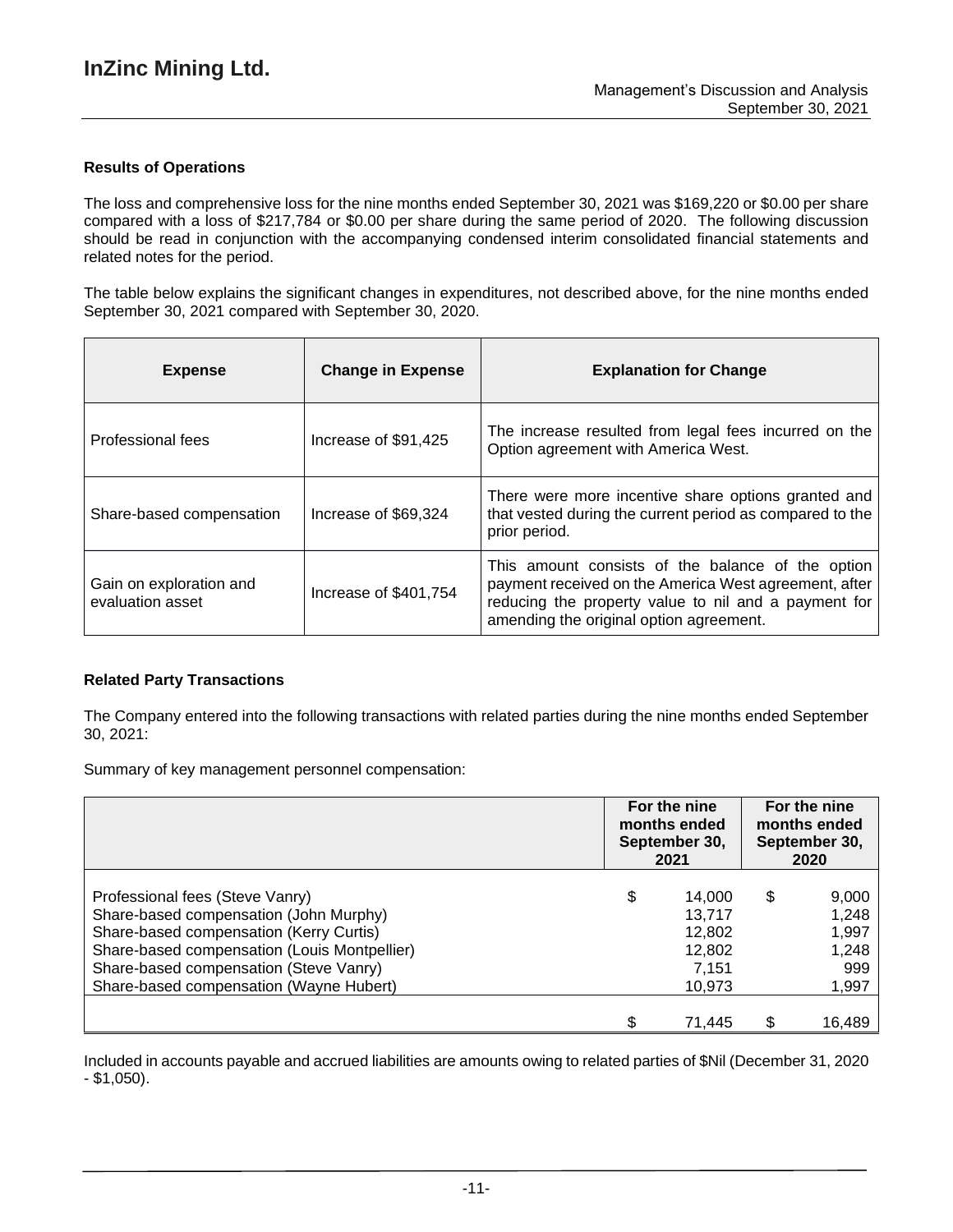## **Liquidity, Financial Position and Capital Resources**

The Company's liquidity and capital resources are as follows:

|                                                                 | September 30,<br>2021 |                                    | December 31,<br>2020 |                                   |
|-----------------------------------------------------------------|-----------------------|------------------------------------|----------------------|-----------------------------------|
| Cash<br><b>Receivables</b><br>Prepaids<br>Marketable securities | \$                    | 754,312<br>18,912<br>23,393<br>561 | \$                   | 270,214<br>1,355<br>21,691<br>291 |
| Total current assets                                            |                       | 797,178                            | \$                   | 293,551                           |
| Accounts payable and accrued liabilities                        |                       | 108,110                            | \$                   | 50,277                            |
| Total current liabilities                                       |                       | 108,110                            | \$                   | 50,277                            |
| Working capital                                                 |                       | 689,068                            | \$                   | 243,274                           |

The Company had a net working capital position of \$689,068 at September 30, 2021 compared with \$243,274 as at December 31, 2020.

The Company had cash on hand of \$754,312 on September 30, 2021 (December 31, 2020 - \$270,214). The source of cash consists of receipt of payments from American West, funds raised in previous financings, along with proceeds from the BCMETC, less cumulative expenditures incurred. The primary use of cash during the nine months ended September 30, 2021 was the funding of operations of \$415,636 (2020 - \$186,736) and the acquisition of exploration and evaluation assets of \$37,220 (2020 - \$25,000). There was one financing during the nine months ended September 30, 2021, which raised net proceeds of \$176,139, as compared to no financings during the nine months ended September 30, 2020. The Company received \$760,815 from America West for the option and amending agreement payments; there was no comparable receipt of funds in the prior period.

The Company's general and administrative costs, exclusive of any management compensation or direct business costs such as acquisitions, exploration field work or travel, are in the range of \$180,000 annually. These maintenance costs are typical for a public company of this nature and consist of stock exchange fees, legal fees, accounting and audit fees, transfer agent fees and general office expenses such as rent, insurance, basic administrative assistance and phone. As the Company has commenced further exploration of its properties, it may have an impact on general and administrative costs.

The Company has no known mineral reserves and is not in commercial production on any of its properties and accordingly, the Company does not generate cash from operations. The Company finances exploration activities by raising capital from equity markets from time to time.

## **Proposed Transactions**

There are no proposed transactions to be reported.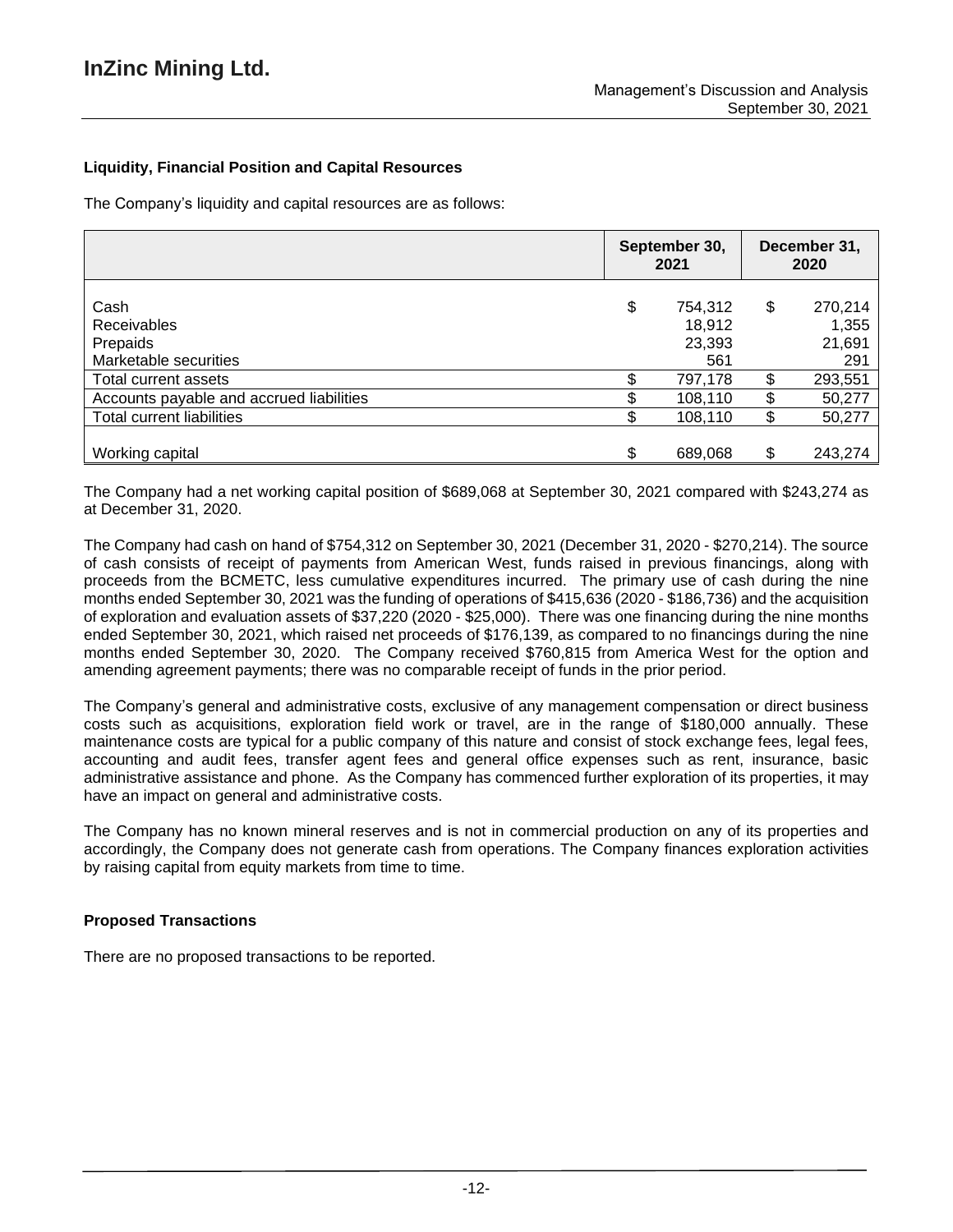#### **Risks and Uncertainties**

The business and operations of the Company are subject to numerous risks, many of which are beyond the Company's control. The Company considers the risks set out below to be some of the most significant to potential investors in the Company, but not all of the risks associated with an investment in securities of the Company. If any of these risks materialize into actual events or circumstances or other possible additional risks and uncertainties of which the Company is currently unaware or which it considers to be material in relation to the Company's business actually occur, the Company's assets, liabilities, financial condition, results of operations (including future results of operations), business and business prospects, are likely to be materially and adversely affected. In such circumstances, the price of the Company's securities could decline and investors may lose all or part of their investment.

#### History of losses

The Company has incurred net losses since inception and as of September 30, 2021, had an accumulated deficit of \$17,068,830.

#### No history of dividends

Since incorporation, the Company has not paid any cash or other dividends on its common stock and does not expect to pay such dividends in the foreseeable future, as all available funds will be invested primarily to finance its mineral exploration programs. The Company will need to achieve profitability prior to any dividends being declared.

#### **Dilution**

The Company does not generate any revenues and does not have sufficient financial resources to undertake by itself all of its planned expenditures. The Company has limited financial resources and has financed its operations primarily through the sale of securities such as common shares. The Company will need to continue its reliance on the sale of such securities for future financing, resulting in dilution to the Company's existing shareholders. The amount of additional funds required will depend largely on the success of the Company's exploration programs.

Further expenditures will depend on the Company's ability to obtain additional financing which may not be available under favourable terms, if at all.

#### Capital and liquidity risk

The amount of financial resources available to invest for the enhancement of shareholder value is dependent upon the size of the treasury, profitable operations, and willingness to utilize debt and issue equity. Due to the size of the Company, financial resources are limited and if the Company exceeds growth expectations or finds investment opportunities it may require debt or equity financing. There is no assurance that the Company will be able to obtain additional financial resources that may be required to successfully finance transactions or compete in its markets on favourable commercial terms.

#### Dependence on key personnel

Loss of certain members of the executive team or key operational leaders of the company could have a disruptive effect on the implementation of the Company's business strategy and the efficient running of day-to-day operations until their replacement is found. Recruiting personnel is time consuming and expensive and the competition for a professional is intense. The Company may be unable to retain its key employees or attract, assimilate, retain or train other necessary qualified employees, which may restrict its growth potential.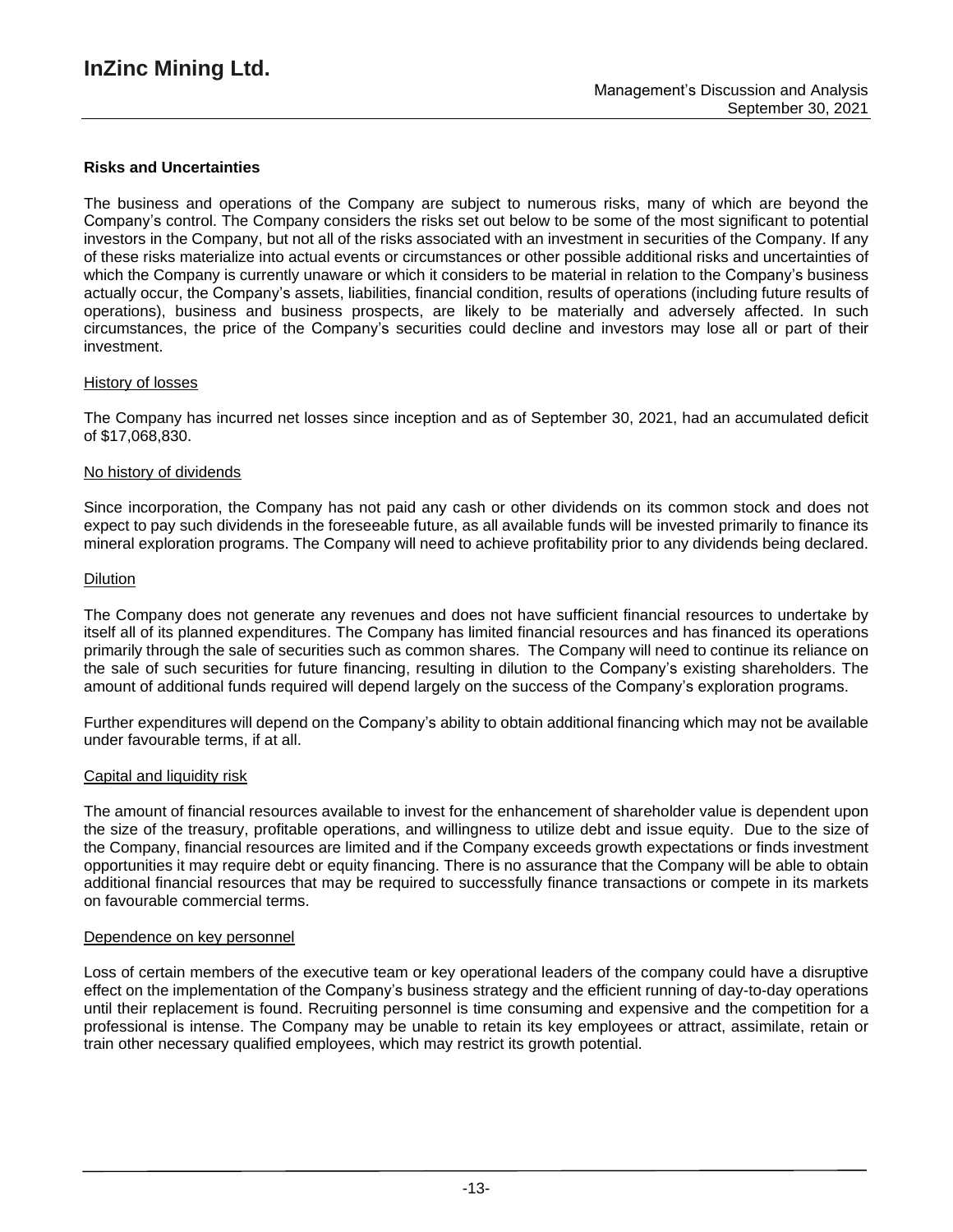## **Risks and Uncertainties** (cont'd…)

#### Mineral exploration

Mineral exploration is subject to a high degree of risk, which even a combination of experience, knowledge and careful evaluation may fail to overcome. These risks may be even greater in the Company's case given its formative stage of development. Furthermore, exploration activities are expensive and seldom result in the discovery of a commercially viable resource. There is no assurance that the Company's exploration will result in the discovery of an economically viable mineral deposit.

#### Preliminary Economic Assessments

Preliminary Economic Assessments are considered to be preliminary in nature. They include inferred mineral resources that are considered too speculative to have the economic considerations applied that would enable their classification as mineral reserves. There is no certainty that the conclusions within a Preliminary Economic Assessment will be realized. Mineral resources that are not mineral reserves do not have demonstrated economic viability.

### Management of industry risk

The Company is engaged primarily in mineral exploration and manages related industry risk issues directly. The Company's mineral exploration activities expose it to potential environmental liability risk. It is management's policy to review environmental compliance and exposure on an ongoing basis. The Company follows industry standards and specific project environmental requirements. The Company is currently in the exploration stage on its property interests and has not determined whether significant site recovery costs will be required. Management is not aware of and does not anticipate any significant environmental remediation costs or liabilities in respect of its current operations.

#### Commodity and equity prices

The Company has exposure to price risk with respect to commodity and equity prices. Equity price risk is defined as the potential adverse impact on the Company's earnings due to movements in individual equity prices or general movements in the level of the stock market. Commodity price risk is defined as the potential adverse impact on earnings and economic value due to commodity price movements and volatilities.

#### Other risks

The Company will need additional funding to complete its short and long term objectives. The ability of the Company to raise such financing in the future will depend on the prevailing market conditions, as well as the business performance of the Company. Current global financial conditions have been subject to increased volatility which has negatively impacted access to public financing. There can be no assurances that the Company will be successful in its efforts to raise additional financing on terms satisfactory to the Company. The market price of the Company's shares at any given point in time may not accurately reflect value. If adequate funds are not available or not available on acceptable terms, the Company may not be able to take advantage of opportunities, to develop new projects or to otherwise respond to competitive pressures.

The Company is dependent upon the services of key executives, including the Chief Executive Officer. Certain directors and officers of the Company also serve as directors and/or officers of other companies involved in mineral exploration and development and, consequently, there exists the possibility for such directors and officers to be in a position of conflicts of interest.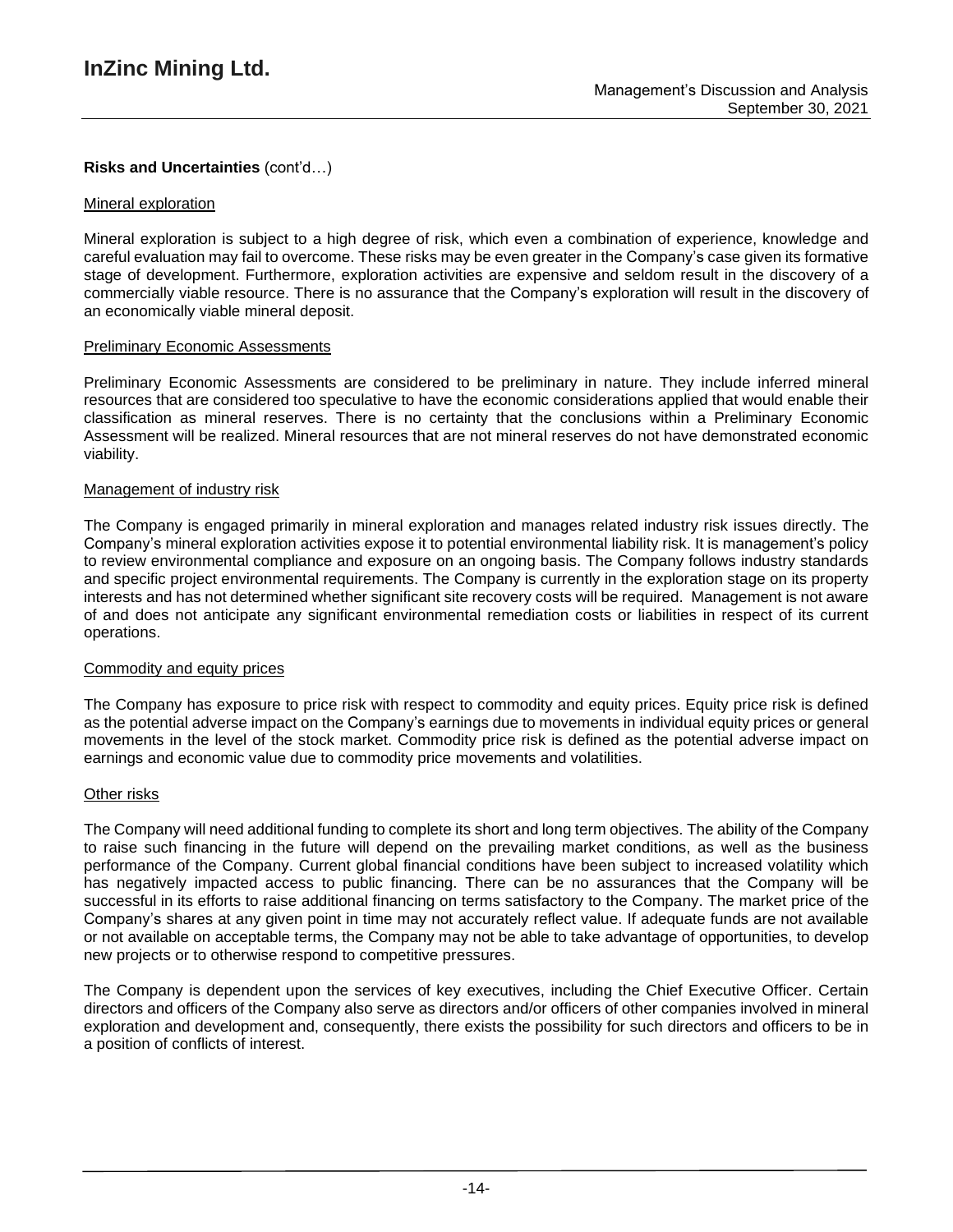## **Risks and Uncertainties** (cont'd…)

The Company's business and operations could be adversely affected by the outbreak of an epidemic or a pandemic or other health crises, including the recent outbreak of COVID-19. On January 30, 2020, the World Health Organization declared the outbreak a global health emergency and on March 20, 2020, the government of Canada closed their border to non-essential travel. The Canadian government has enacted potential 14 days of mandatory quarantine for certain persons entering Canada by air, sea or land. Global government actions, including these restrictive measures in Canada, along with market uncertainty could cause an economic slowdown resulting in a decrease in the demand for metals and have a negative impact on metal prices, as well as possible disruptions to global supply chains. While these effects are expected to be temporary, the duration of the business disruptions internationally and related financial impact cannot be reasonably estimated at this time.

## **Critical Accounting Estimates**

The preparation of the condensed interim consolidated financial statements in conformity with IFRS requires management to make certain estimates, judgments and assumptions that affect the reported amounts of assets and liabilities at the date of the condensed interim consolidated financial statements and the reported expenses during the period.

Although management uses historical experience and its best knowledge of the amount, events or actions to form the basis for judgments and estimates, actual results may differ from these estimates.

Estimates are made when applying accounting policies. The critical estimates that have the most significant effects on the amounts recognized in the condensed interim consolidated financial statements are as follows:

#### Economic recoverability and probability of future economic benefits of exploration and evaluation assets

Management has determined that exploration, evaluation, and related costs incurred which were capitalized may have future economic benefits and may be economically recoverable. Management uses several criteria in its assessments of economic recoverability and probability of future economic benefits including, geologic and other technical information, a history of conversion of mineral deposits with similar characteristics to its own properties to proven and probable mineral reserves, the quality and capacity of existing infrastructure facilities, evaluation of permitting and environmental issues and local support for the project.

#### Valuation of share-based compensation

The Company uses the Black-Scholes Option Pricing Model for valuation of share-based compensation. Option pricing models require the input of subjective assumptions including expected price volatility, interest rate, and forfeiture rate. Changes in the input assumptions can materially affect the fair value estimate and the Company's earnings and equity reserves.

#### **New Accounting Policies Adopted**

There were no changes in accounting policies, including initial adoption, during the period.

#### **Off-Balance Sheet Arrangements**

The Company does not have any off-balance sheet arrangements.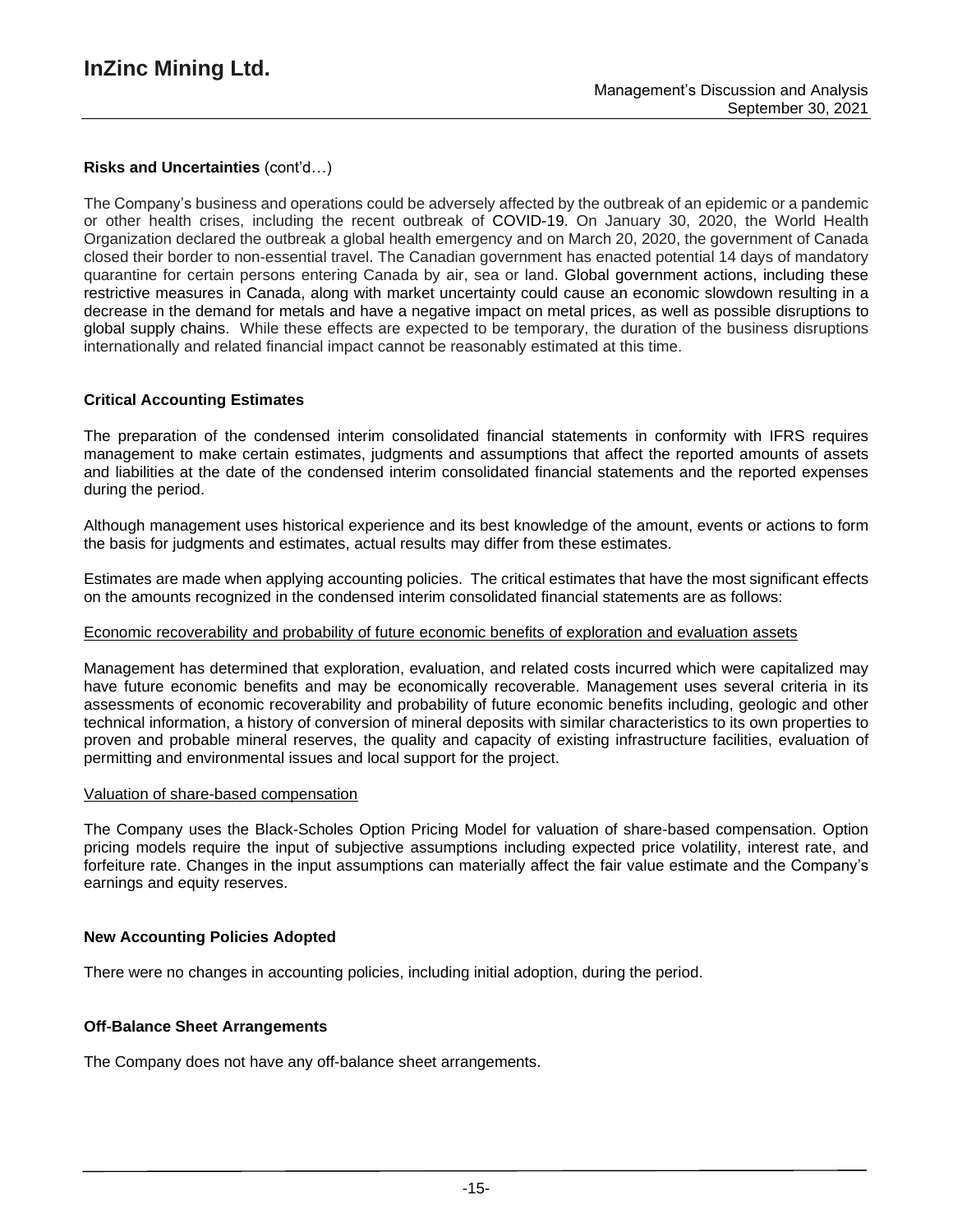#### **Financial Instruments and Risk Management**

Financial instruments measured at fair value are classified into one of three levels in the fair value hierarchy according to the relative reliability of the inputs used to estimate the fair values. The three levels of the fair value hierarchy are:

- Level 1 Unadjusted quoted prices in active markets for identical assets or liabilities;
- Level 2 Inputs other than quoted prices that are observable for the asset or liability either directly or indirectly; and
- Level 3 Inputs that are not based on observable market data.

Marketable securities are measured at fair value using level 1 inputs. The fair value of cash, receivables, reclamation deposits, and accounts payable and accrued liabilities approximates their carrying values.

#### Financial risk factors

The Company is exposed to a variety of financial risks by virtue of its activities including credit, liquidity, interest rate, foreign currency, and price risk.

#### *Credit risk*

The Company is exposed to industry credit risks arising from its cash holdings and receivables. The Company manages credit risk by placing cash with major Canadian financial institutions. The Company's receivables are due from the Federal Government of Canada. Management believes that credit risk related to these amounts is nominal.

#### *Liquidity risk*

Liquidity risk is the risk that the Company will not have sufficient funds to meet its financial obligations when they are due. To manage liquidity risk, the Company reviews additional sources of capital and financing to continue its operations and discharge its commitments as they become due.

#### *Interest rate risk*

Interest rate risk is the risk that the fair value of future cash flows of a financial instrument will fluctuate because of changes in market interest rates. The Company is not exposed to interest rate risk as it does not have any significant financial instruments with interest rates, with the exception of cash. Interest earned on cash is based on prevailing bank account interest rates, which may fluctuate. A 1% change in interest rates would result in a nominal difference for the nine months ended September 30, 2021.

#### *Foreign currency risk*

The Company is exposed to foreign currency risk on fluctuations related to cash and accounts payables and accrued liabilities that are denominated in United States Dollars. A 10% change in foreign exchange rates would result in a nominal difference for the nine months ended September 30, 2021.

#### *Price risk*

The Company has limited exposure to price risk with respect to commodity and equity prices. Equity price risk is defined as the potential adverse impact on the Company's earnings due to movements in individual equity prices or general movements in the level of the stock market. Commodity price risk is defined as the potential adverse impact on earnings and economic value due to commodity price movements and volatilities.

#### **Subsequent Events**

Events subsequent to September 30, 2021 have been disclosed elsewhere in this MD&A.